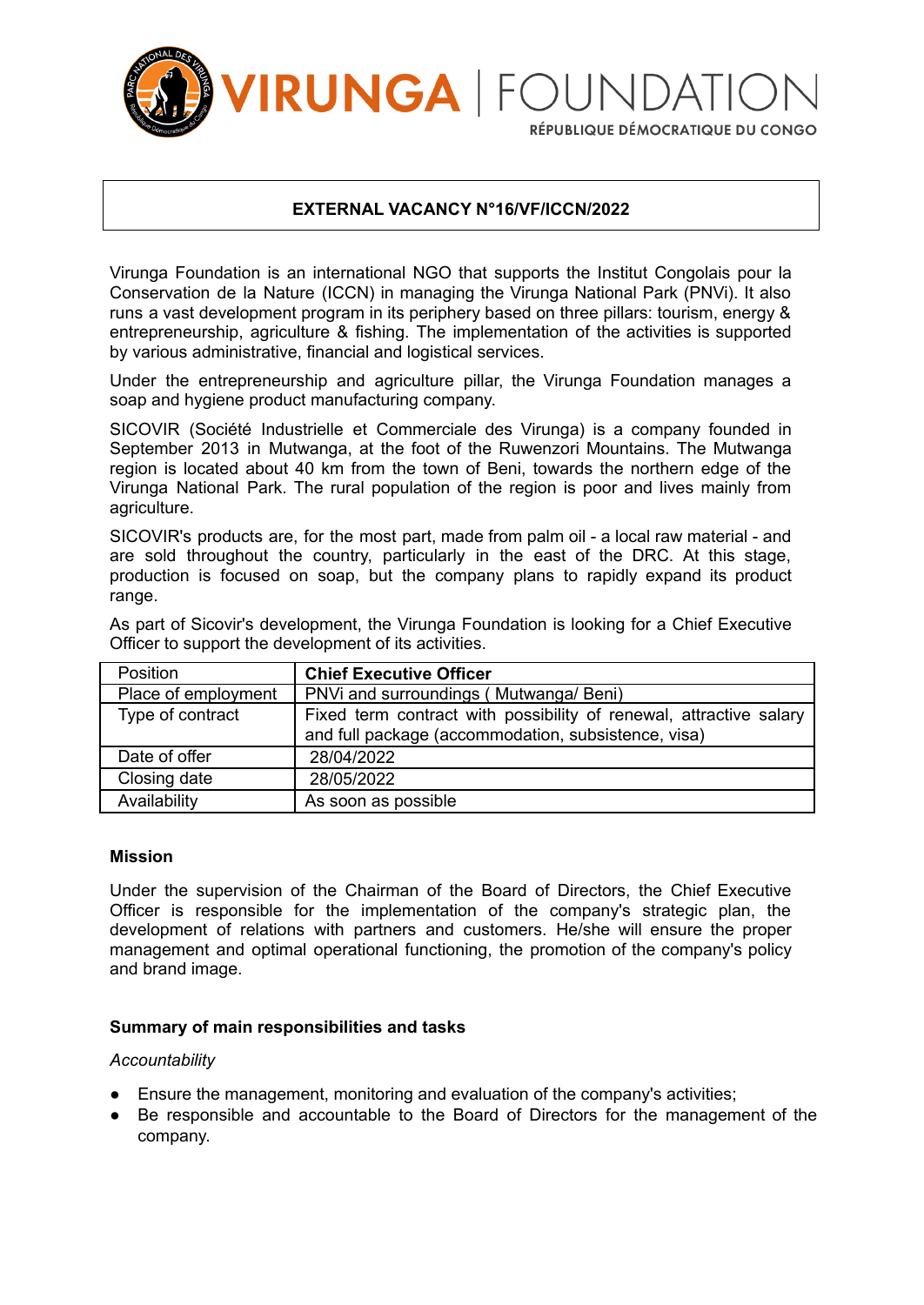

RÉPUBLIQUE DÉMOCRATIQUE DU CONGO

# *Strategy*

- Develop, coordinate and ensure the implementation of the strategic development plan, the marketing and communication plan, the optimal management of financial, human and property resources;
- Represent the company to national and international partners.
- Show initiative and innovation for the development of the company.

### *Resource and day-to-day management*

- Provide leadership and manage the skills and development of staff;
- Responsible for the overall day-to-day management and running of the company. Includes operational supervision and coordination of all teams and departments: sales, production, purchasing, logistics, finance, etc.
- Ensure the management of the company's financial resources and assets;
- Establish and monitor the Company's budgets based on the strategic plans approved by the Board of Directors;
- Ensuring the financial management of the company (steering management control, implementing internal control, defining instruments for the readability of the activity (dashboards), leading the budgetary procedure, developing and implementing procedures for good financial management throughout all the company's departments).
- Ensure compliance with tax, legal and accounting obligations in force in the DRC.

### *Governance*

- Prepare and participate to the meetings of the Board of Directors and the General Assembly and ensure the secretariat;
- Carry out any other tasks aimed at improving the quality of services or the overall functioning of the company, as assigned by the Board of Directors and/or the PCA.

### **Requirements of the function**

### *Education & work experience*

- Have a BAC + 5 in (industrial) business management/management, commercial management, economics;
- At least 10 years of proven management experience, which must include senior positions in agribusiness or manufacturing industries.

Personal skills and abilities

- Integrity and high sense of responsibility
- Rigor and open-mindedness
- Sense of ethics and professional deontology
- Sense of initiative and proactivity
- Good organizational skills and well-structured presentations
- Loyalty and ability to surpass oneself
- Very good communication and interpersonal skills